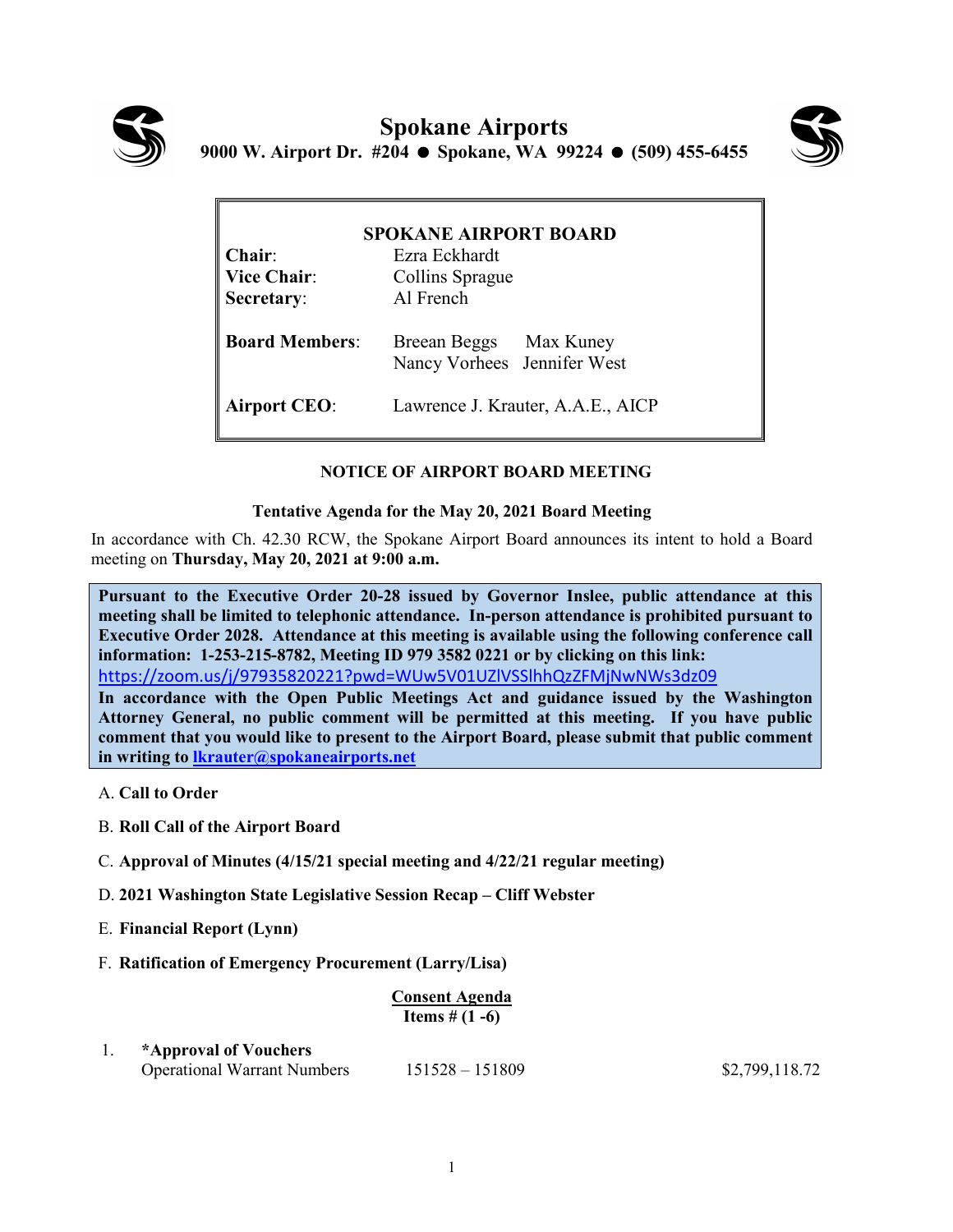- 2. \* **Approve Amendment No. 3 to Professional Services Agreement – Roadway Improvements Project** – *KPFF Consulting Engineers* – Spokane International Airport Business Park. In October 2020, the Airport entered into an agreement with KPFF for preliminary design services associated to geotechnical and survey efforts. In December 2020, Amendment No. 1 included completion of design and bidding services. In March 2021, Amendment No. 2 added design scope for I.T. and security infrastructure. Construction management and administration (CM/CA) services under Amendment No. 3 includes approximately 90 construction calendar days and time for inspection, quantity verification, weekly construction meetings, and construction coordination. Airport Staff entered into scope and fee negotiations with KPFF Consulting Engineers for these additional services. The Engineering Committee and Staff recommend approval of Amendment No. 3 to the Professional Services Agreement with KPFF Consulting Engineers in the amount of \$102,568.00 for CM/CA services for a total project authorization of \$278,200.00 for the Roadway Improvements Project.
- 3. \* **Approve Amendment No. 4 to Professional Services Agreement – Rental Car Facility Improvements Project, Phase 2** – *DCI Engineers* – Spokane International Airport**.** In June 2019, the Board approved a Professional Services Agreement with DCI Engineers for Phase 1 design of the Quick Turnaround Area (QTA) Building and the Public Car Wash Improvements. In July 2020, DCI Engineers prepared plans, specifications, and bidding documents for Phase 2 improvements at the Ground Transportation Center, Rental Return Area and QTA. Amendment 4 provides construction management and construction administration (CM/CA) services for Phase 2 construction. The Engineering Committee and Staff recommend approval of Amendment No. 4 to the Professional Services Agreement with DCI Engineers for the Rental Car Facility Improvements project in the not-to-exceed amount of \$86,872.80 for Phase 2 CM/CA services for a total project authorization of \$711,379.20.
- 4. **\*Award Unit-Price Construction Contract – Landside Pavement Rehabilitation** *Shamrock Paving, Inc.* – Spokane International Airport, Business Park, Felts Field. A unit-price contract will be utilized to complete miscellaneous repairs to asphalt pavement, concrete, sidewalk panels, and curbing, as well as for pavement crack sealing and rejuvenation. This project will involve only the landside areas of the Airport. Plans, specifications, and estimated quantities were prepared by Airport Staff and the project was publicly advertised. From the two bids received, the lowest responsive and responsible bid was received from Shamrock Paving, Inc. in the amount of \$398,138.40 including Washington State Sales Tax. The bid amount was based on estimated quantities for the purposes of establishing a basis of award for the contract. However, the contract will be utilized on an as-needed basis up to \$300,000.00, the maximum allowed by State law for unit-price public works contracts. The Engineering Committee and Staff recommend award of a Unit-Price Construction Contract for Landside Pavement Rehabilitation to Shamrock Paving, Inc. for the not-to-exceed amount of \$300,000.00 including Washington State Sales Tax.
- 5. \***Award Unit-Price Construction Contract – Airside Pavement Rehabilitation** *Shamrock Paving, Inc.* – Spokane International Airport, Business Park, Felts Field. A unit-price contract will be utilized to complete crack sealing, removal and replacement of asphalt pavement, and concrete pavement repairs. This project will involve only the airside areas of the Airport. Plans, specifications, and estimated quantities were prepared by T-O Engineers, Inc. and the project was publicly advertised. From the two bids received, the lowest responsive and responsible bid was received from Shamrock Paving, Inc. in the amount of \$588,931.20 including Washington State Sales Tax. The bid amount was based on estimated quantities for the purposes of establishing a basis of award for the contract. However, the contract will be utilized on an as-needed basis up to \$300,000.00, the maximum allowed by State law for unit-price public works contracts. The Engineering Committee and Staff recommend award of a Unit-Price Construction Contract for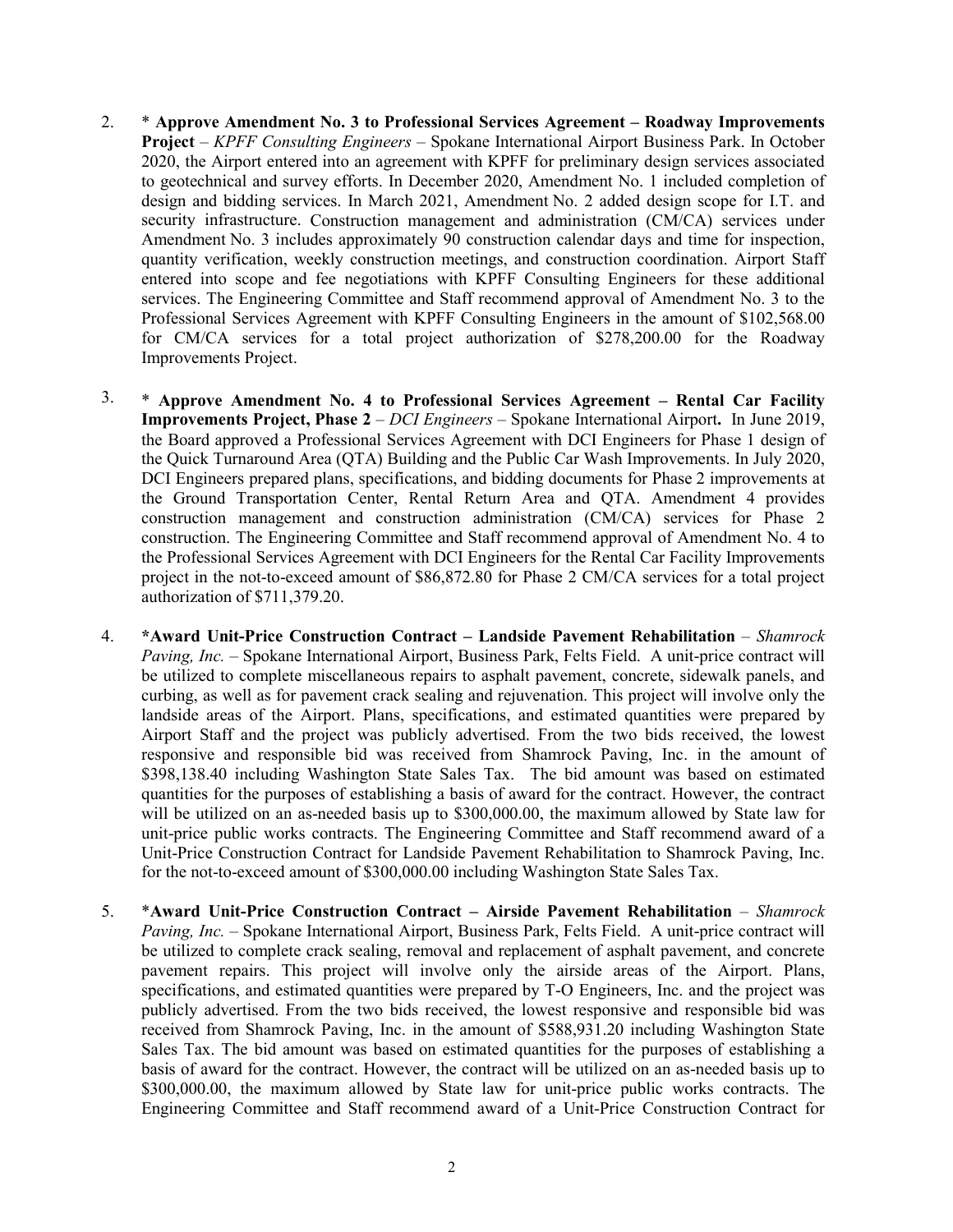Airside Pavement Rehabilitation to Shamrock Paving, Inc. for the not-to-exceed amount of \$300,000.00 including Washington State Sales Tax.

6. \* **Approve Reimbursable Agreement with Federal Aviation Administration (FAA) – Emergency Direct Communication System Upgrade** – Spokane International Airport. The Emergency Direct Communication System (EDCS) at Spokane International Airport was installed during the original construction of the Federal Aviation Administration Air Traffic Control Tower (ATCT) in 2006. The existing EDCS is a copper-based landline that travels off the airport, through commercial phone system switches, then back to the Airport Communications Center. The current guidance from the FAA requires a direct communication line between the ATCT and the Communications Center. The first step of this upgrade is to obtain approval and oversight from the FAA to use two existing fiber lines from the ATCT to the Regulator Building and to install new internet-based phones with expanded capabilities. The FAA will draw funds from this Reimbursable Agreement to cover the costs of their assistance with this upgrade. The Reimbursable Agreement, which was prepared by the Federal Aviation Administration and Airport Staff, is in the amount of \$60,752.46 including Washington State Sales Tax. Any funds not expended as part of this work will be returned to the Airport at the completion of the project. The Engineering Committee and Staff recommend approval of the Reimbursable Agreement for the Emergency Direct Communication System Upgrade with the Federal Aviation Administration in the amount of \$60,752.46 including Washington State Sales Tax.

## **Regular Agenda**

- 7. \* **Approve Acceptance of Other Transaction Agreement (OTA) for Replacement and Recapitalization of Explosive Detection System (EDS) Machines** – *Transportation Security Administration (TSA)* – Spokane International Airport. The TSA Recapitalization Program provides reimbursable funding for replacement of screening equipment, through the OTA funding mechanism. The TSA has identified all existing EDS machines that screen baggage at Concourses A/B and C to be replaced under this program. The baggage handling system, programing and network infrastructure will also be modified as part of this project. The OTA provides 100% funding for construction of the project. The first OTA included costs associated with design only. This OTA includes all costs associated with construction, construction management and other administration expenses. The construction OTA is being processed by the TSA in the amount of \$2,114,494.00. The EDS machines will be directly furnished by TSA and will be installed by the contractor under the OTA. The Engineering Committee and Staff recommend acceptance of the Other Transaction Agreement from the Transportation Security Administration for the Replacement and Recapitalization of Explosive Detection System Machines in the amount of \$2,114,494.00.
- 8. \***Award Construction Contract – Replacement and Recapitalization of Explosive Detection System (EDS) Machines** – *Swinerton Builders* – Spokane International Airport. This project consists of removing and replacing all existing EDS machines that screen baggage at Concourses A/B and C. The project also includes modifications to the Airport's baggage handling system and the Transportation Security Administration's (TSA) programing and network infrastructure. Bid Documents were prepared by Swanson Rink, Inc. and the project was publically advertised. From the three bids received, the lowest responsive and responsible bid was submitted by Swinerton Builders in the amount of \$1,786,102.44. The Engineering Committee and Staff recommend award of a Construction Contract for the Replacement and Recapitalization of Explosive Detection System (EDS) Machines to Swinerton Builders in the amount of \$1,786,102.44 including Washington State Sales Tax. In addition, Board authorization of \$178,000.00 is requested for construction contingencies for a total authorization of \$1,964,102.44.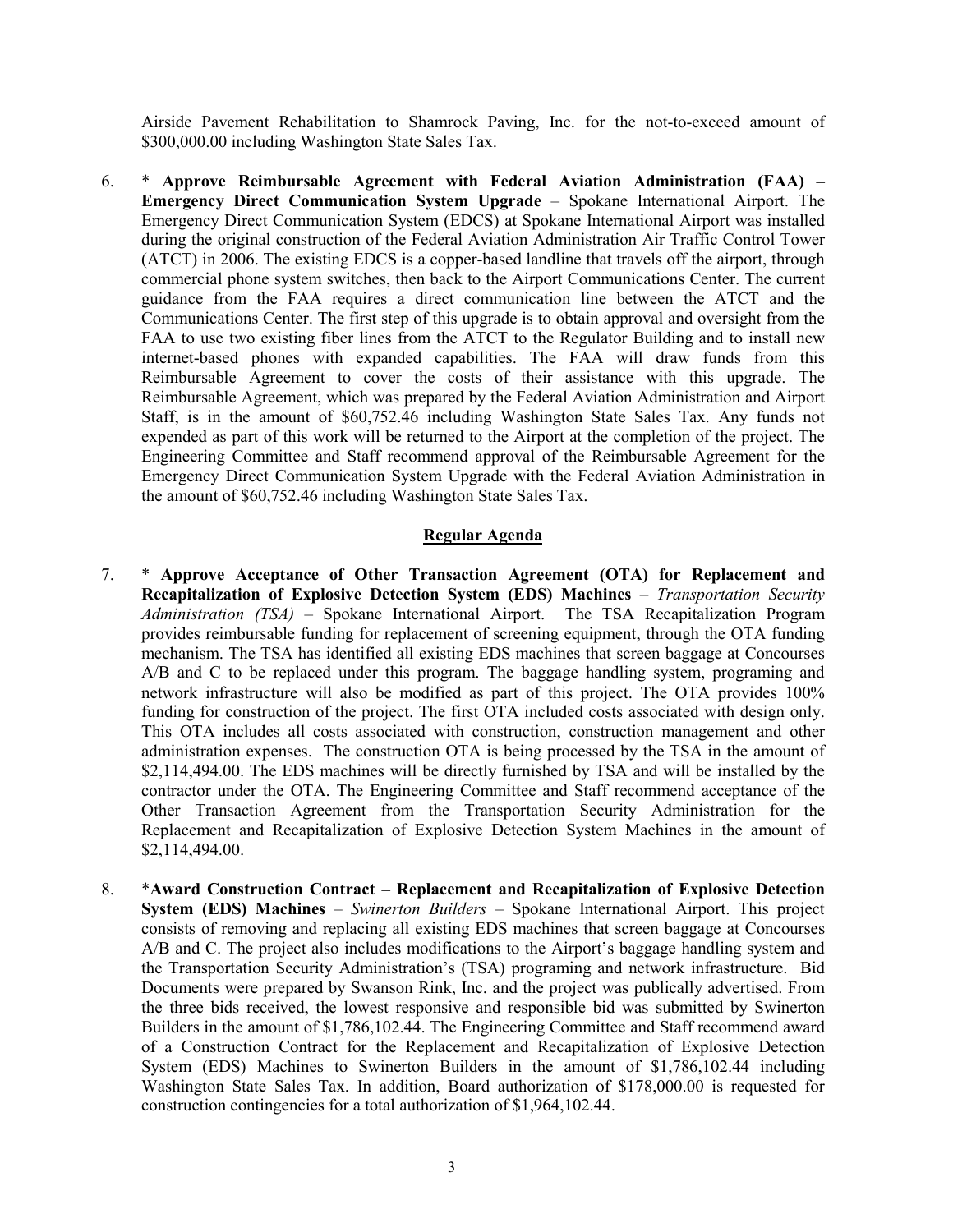- 9. \* **Approve Amendment No. 2 to Professional Services Agreement for Replacement and Recapitalization of Explosive Detection System (EDS) Machines** – *Swanson Rink*, *Inc.* – Spokane International Airport. In September 2018, the Board approved the Professional Services Agreement (PSA) with Swanson Rink, Inc. to prepare bid documents to replace all existing EDS baggage screening machines at Concourses A/B and C under the Transportation Security Administration (TSA) Recapitalization Program. Following the bidding process, staff negotiated scope and fee with Swanson Rink for construction management and construction administration, including daily inspections and project coordination with the contractor, TSA, Airport staff and Airport tenants. The scope and fee were reviewed and negotiated with the Airport and accepted by the TSA for time and materials in the not-to-exceed amount of \$270,700.00. Costs are included under the TSA Construction OTA and will be 100% funded. The Engineering Committee and Staff recommend approval of Amendment No. 2 to the Professional Services Agreement with Swanson Rink, Inc. for the Replacement and Recapitalization of the Explosive Detection System Machines in the amount of \$270,700.00 for a total amended contract amount of \$462,014.50.
- 10. \* **Approve Amendment No. 5 to Professional Services Agreement – Terminal Renovation and Expansion (TREX) Program, Phase 1** – *Architectural Alliiance International* – Spokane International Airport. In January 2021, based on the Plan of Finance briefing, the Board concurred with the recommendation to modify the TREX Project to only include five primary work elements: 1) expansion of the west Concourse C Terminal equipped with three new boarding bridges; 2) demolition of the existing east Concourse C ground boarding area and replacement with a new second-level east gate boarding area with ground board apron access ramp; 3) expansion of the Concourse C ticketing lobby; 4) new baggage makeup to support the expansion; and 5) modernization of existing upper Concourse C along with possible expansion of concessions. Based on the modified TREX Program, the scope and fee for Amendment No. 5 includes a deduction in the amount of \$3,323,673.21 for work associated with Amendment No. 4 and an increase in the amount of \$5,296,646.00 for work associated with the revised scope, including completing full design of TREX Phase 1 to construction documents based on the entire program being delivered under a single General Contractor/Construction Manager (GC/CM) contract. Additional details can be found in the Board Memo. The Engineering Committee and Staff recommend approval of Amendment No. 5 to the Professional Services Agreement with Architectural Alliiance International in the amount of \$1,972,972.79 for a total authorization of \$10,473,415.79 for Phase 1 of the TREX Program.
- 11. \* **Adopt Resolution No. 07-21 – Approving and Authorizing the Execution of FAA Airport Coronavirus Relief Grant Program (ACRGP) Concessions Relief Addendum No. 3-53-0072- 063-2021**– Spokane International Airport. At the regular Board meeting in April 2021, the Board adopted Resolution 03-21, which approved and authorized the execution of the Federal Aviation Administration (FAA) Coronavirus Response and Relief Supplemental Appropriations Act (CRRSAA) Agreement Number 3-53-0072-062-2021, in the amount not to exceed \$5,790,958, for the benefit of Spokane International Airport. The FAA also made notification that \$416,438 in CRSSA grant funding for concessionaire relief had been allocated for Spokane International Airport. On May 10, 2021, the Airport submitted to the Federal Aviation Administration ("FAA") an application to amend Airport Coronavirus Response Grant Program ("ACRGP") Grant Agreement 3-53-0072-062-2021 "to provide certain financial relief to eligible airport concessions at Spokane International Airport in accordance with CRSSA". The FAA approved the application, and has awarded Spokane International Airport additional grant funds in the not to exceed amount of \$416,438. Staff recommends Board adoption of Resolution No. 07-21 in the Matter of Approving and Authorizing the acceptance of FAA Airport Coronavirus Relief Grant Program (ACRGP) Concessions Relief Addendum No. 3-53-0072-063-2021– Spokane International